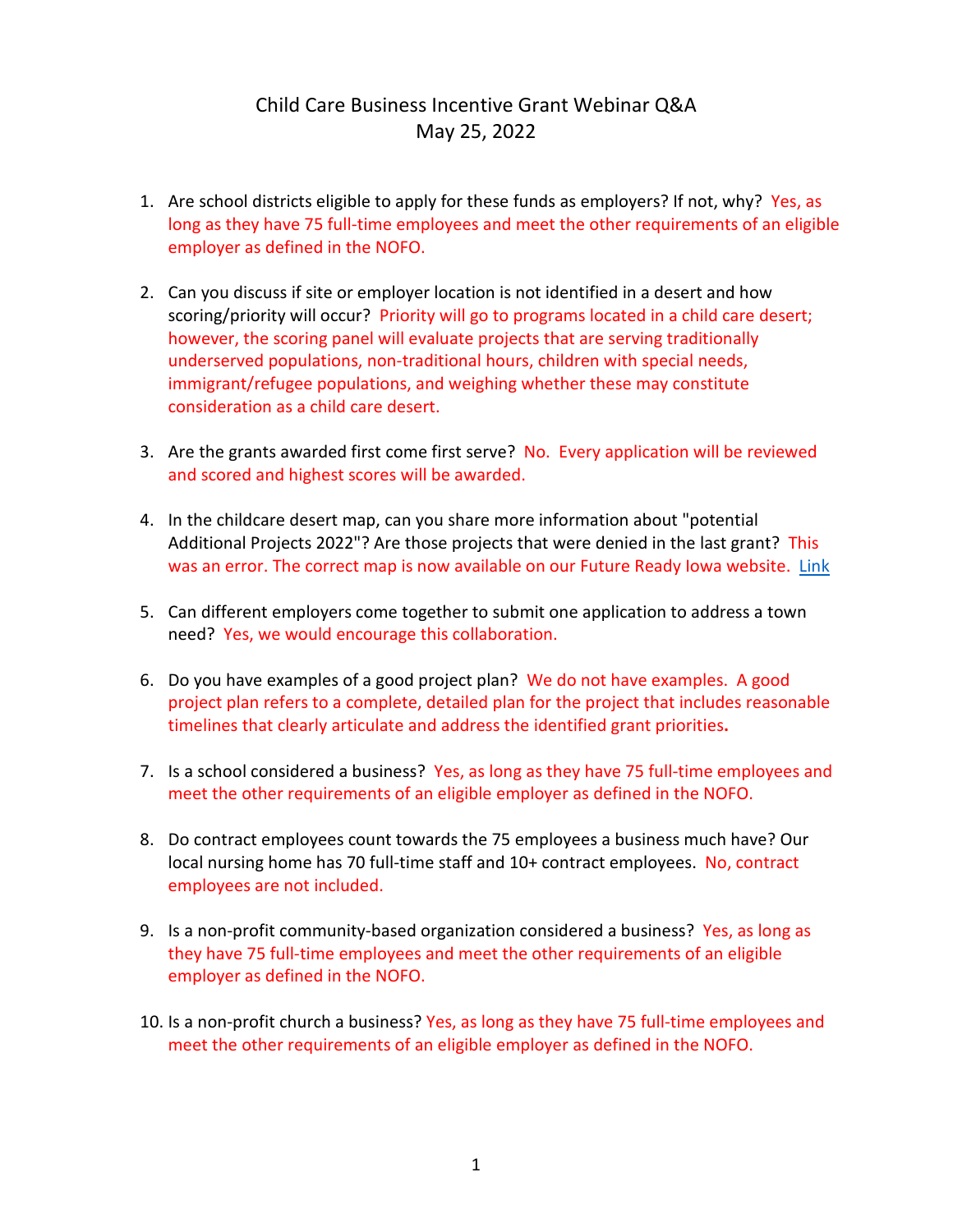- 11. Would a city be considered a business? Yes, as long as they have 75 full-time employees and meet the other requirements of an eligible employer as defined in the NOFO.
- 12. Child Care is not my primary business, but we do own one daycare center currently (as of January of this year). Would we still be able to qualify for this grant? Yes, if the application is from the non-child care entity and full disclosure is made in the application. The applicant would also need to meet the other requirements of an eligible employer as defined in the NOFO.
- 13. Are waiting lists for care at our onsite centers sufficient evidence of need? A general waiting list would not be sufficient if it does not articulate the specific needs of the business' employee child care needs.
- 14. Where do we reach out for the survey? Iowa Women's Foundation iawf.org
- 15. Our local workforce development board is considering applying on behalf of several businesses as a consortium. Are we an eligible entity? Yes, if the application describes the consortium, has applicable letters and documentation, and represents employers with more than 75 full-time employees.
- 16. In Hamilton County dozens of employers are currently collaborating through an Early Childhood Iowa Area Board to pay bonuses to fully staff centers and fill empty slots. Can the Area Board apply on behalf of the businesses as a consortium or do the businesses need to apply? Yes, they can apply on behalf of a consortium. The consortium must include businesses that meet the eligibility criteria and this must be documented per grant guidance.
- 17. If a consortium applies for funding, do you still have to define one employer as the lead applicant? Assuming yes, do they have to have 75 employees or could it be a joint 75 employees between the consortium? Individual employers building a consortium are not required to have 75 employees each; however, a minimum of 75 employees among the employers building a consortium is required. One entity must apply on behalf of all employers that are joining the consortium, and that entity will be responsible for consolidated reporting. Documentation of all employer partnerships will be required. The consortium will also need to provide a sustainability plan to ensure program viability beyond the expiration of federal funding.
- 18. (1) We, the employer, did receive a CCC/IICC grant last spring. We would be applying for a different project under this opportunity. Does that disqualify us? This sounds like a very specific scenario. We would likely need more information about how this project is different; therefore, we would encourage the business to apply (as long as the primary business is not child care and meets the definition of an Employer in the NOFO). (2) If the child care center did receive the IICC funding, then are they not able to apply for this grant? A child care center cannot be a direct applicant; therefore, they should not apply.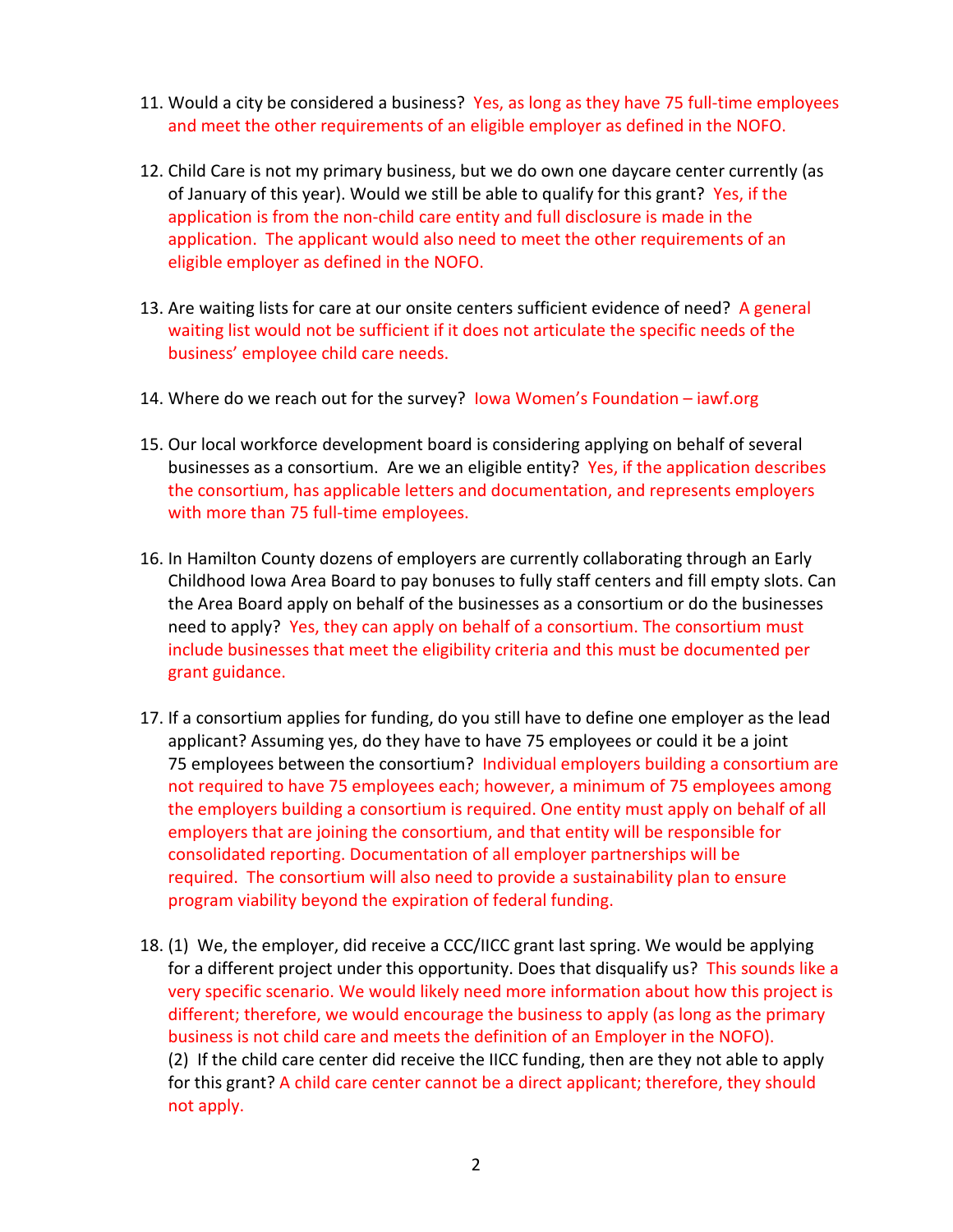- 19. We received some IICC funding, our center is part of the hospital, do we qualify? The hospital may be an eligible applicant if seeking to expand their existing child care program in an effort to provide support for their employees.
- 20. We have a hospital which is both a county entity and a 501(c). Would this be considered an employer like a school? Yes, but would need to determine whether the hospital or the county is the employer.
- 21. What if a school has an existing child care center they partner with, would that disqualify them? No, this could potentially be an expansion project.
- 22. You said these spots cannot take the place of existing spots. So, in theory, an existing center program would have to build an expansion or renovate an unused space. A home provider cannot take on new slots? While a home-based provider may not be able to increase total capacity or go over their maximum allowable capacity, they may be able to expand days or hours or enroll more children than they typically care for at any one time.
- 23. I am a bit confused as well about this...so if I have nowhere to build or expand, then my center can't apply? A child care center is not an eligible applicant and may not apply.
- 24. Can you include a link for the survey mentioned earlier for what child care needs our employees have? I went to the women's website and can't seem to find it. [Link](https://iawf.org/business/)
- 25. Is there a way to search on the map by zip code? It's difficult to tell if your town/city is in a desert. At the bottom of the map, there is a website that lists each town and whether it is in a child care desert. [Link](https://iowaccrr.org/resources/files/Data/FY20/Desert%20Data%202020/Desert%20Data%202020.pdf)
- 26. Are you required to be in a child care desert or is that just a factor? Not a requirement.
- 27. Does the employer's building of a new child care center have to be on site? No.
- 28. Can you elaborate on what is means to be "engaged with IEDA/IWF"? The IWF is currently collaborating with 45 communities across the state that are working to increase awareness and investments in child care solutions. Communities are welcome to join the collaborative at any time and need to reach out t[o dawn@iawf.org.](mailto:dawn@iawf.org) In addition, a business that is interested in making an investment in child care can receive technical assistance from the Iowa Women's Foundation Employer Engagement Director. A position created through an IEDA and IWF partnership.
- 29. For new, can this include the land purchase or only the building project? Yes, land for the intended purpose is an eligible expense.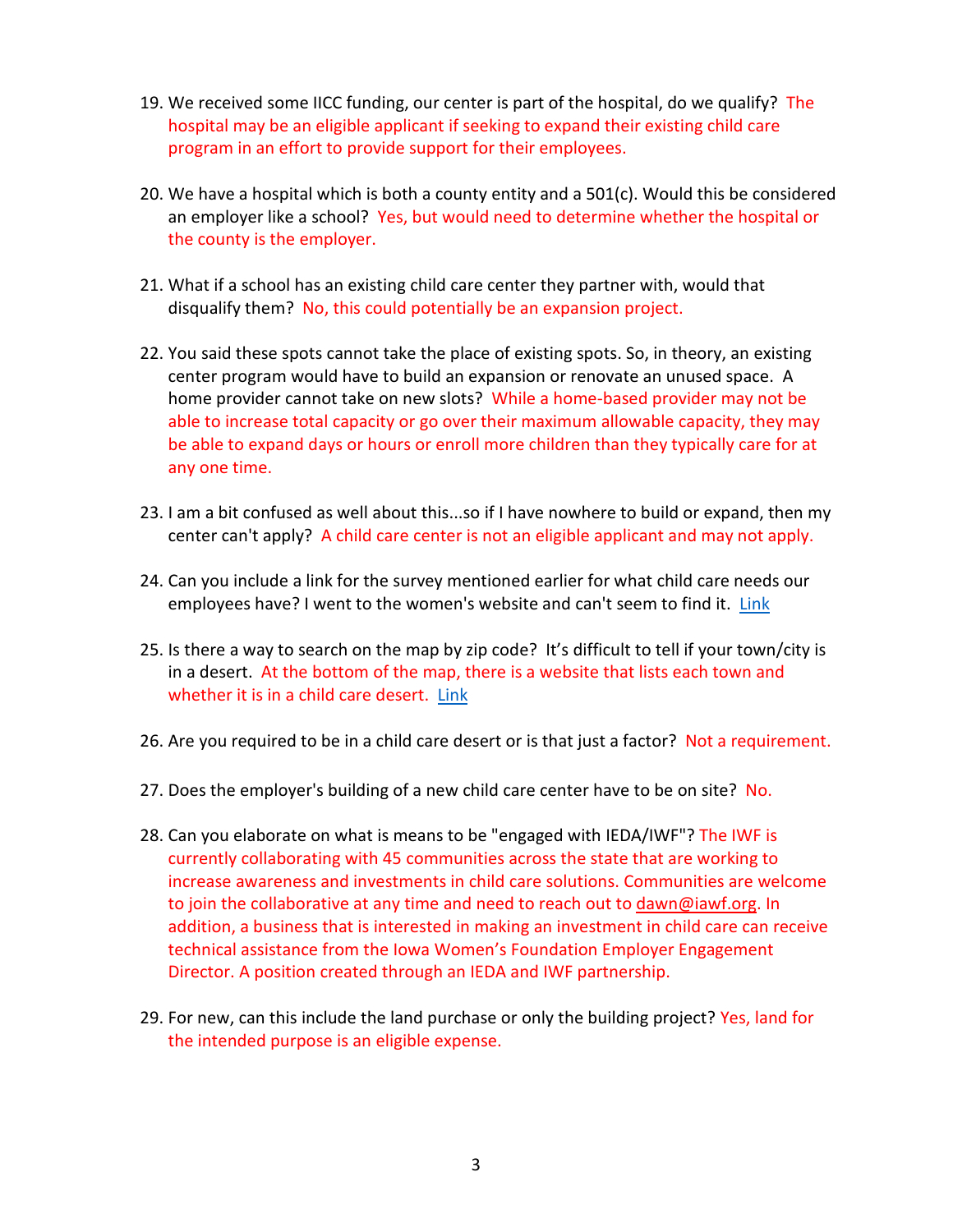- 30. If applying for an infrastructure grant, does this include furnishings and everything that goes into a facility (furnishings, playscapes) or just the physical assts that cannot be moved (pipes, walls)? This funding would include all necessary construction and items needed to create a licensed child care center.
- 31. Would an existing facility that is NOT currently a childcare facility (different use) be considered a new facility, or an expansion/renovation? This would be considered a new child care facility.
- 32. Preschool in a church and building a new full time ELC wing attached to existing church building. Would this be considered new construction or expanding? If the preschool is a licensed facility, this would be considered an expansion. If this would be a new licensed child care center, this would be new construction.
- 33. Can the private dollars already be on hand or do they need to be raised after the grant is approved? They must be on hand.
- 34. Can grant \$ be used on child care employee wages/benefits. No; however, businesses are not prohibited from providing match funding to support wages and benefits as part of their sustainability model.
- 35. Does this portion of funds also have to be applied for by businesses rather than registered centers? Yes. Both the Infrastructure grant and the Increased Slots grant must be applied for by an Employer (not in the business of providing child care).
- 36. Is this Child Care Slots in addition to the other pool of funds? Yes, they are two separate grants and you may only apply for one.
- 37. Is the 250k used to help employers subsidize for employees, or is it used for the daycare center to pay more workers and expand hours? This funding provides a portion of funding to reserve child care slots in a child care facility. For example: ABC Business needs 5 child care slots and partners with 123 Child Care at an agreed upon rate of \$150 per child, per week. The business would pay \$750/week for this arrangement and upon payment, would be eligible for a reimbursement of 50% of that total cost (\$375) from the grant.
- 38. Would the funds be able to be used for purchasing the land AND building a center or would it only be for the building itself? Both are eligible expenses.
- 39. Do you anticipate new programs coming soon to support increasing wages of child care providers long term? At this time, recruitment and retention funds remain available. <https://dhs.iowa.gov/childcare/funding-opportunities>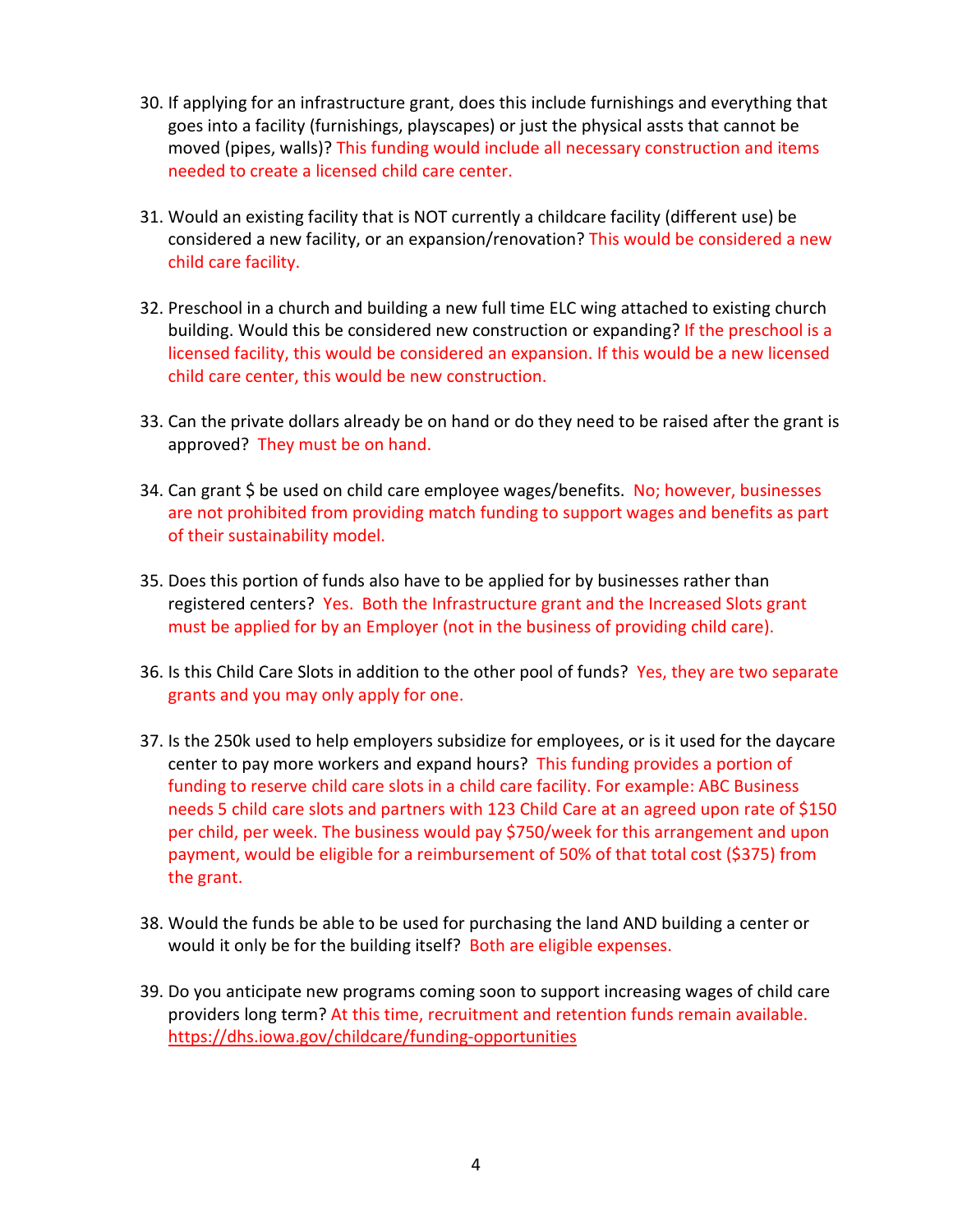- 40. 50/50 reimbursement to businesses for subsidies would be after the fact, correct? Correct. Upon verification of payment, the business will be eligible for a 50% reimbursement.
- 41. Can one business in the community apply for the infrastructure and another apply for the slots grant in coordination with a new facility being built or remodeled? While this may be an option, please review the funding timelines closely as the slots grant only has available funding until September 2024; therefore, if seeking to use after a facility is built or remodeled, the funding may not be available for very much time.
- 42. (1) What if we don't have a business in our area that is interested in applying? An employer not in the primary business of child care must be the applicant. (2) If we are a for profit that applied before and had the matching funds previously, are we able to apply on our own? No.
- 43. If employer does partner and apply, are they responsible for contributing a certain amount of funds themselves. Applicants must be employers not in the primary business of child care. The applicant would be responsible for contributing the matching funds.
- 44. I am representing a licensed daycare most of which is private residents. If we reach out and partner with a local business, how many children will need to be dedicated to this business to be applicable for grant? There is no minimum number of children required; however, more points will be given to applications that serve more children.
- 45. We are a non-profit organization and one of our service lines in an inclusive child development center. We did receive IICC funding for the needs of our expanded child care center in 2021. We have been approached by a nearby business that would like us to run a child care center at their facility for their employees. Am I understanding correctly that under the infrastructure option, we could apply for 50% of the total cost to build a new facility at their business provided the total amount of 50% is \$3 million or less? The business that approached you would apply for the grant. A maximum award of \$3 million can be requested for a new child care facility, provided the business has a match of that amount.
- 46. What if our organization is in multiple communities across the state? Can we apply only once as an organization, or can we apply more than once for specific operations in different parts of the state? An organization may apply more than once. Each individual location would complete their own application.
- 47. Where does a business find their local child care facilities who are interested in partnering - if the business is looking to partner with a local existing center instead of building onsite?<https://ccmis.dhs.state.ia.us/clientportal/ProviderSearch.aspx> or you may contact Iowa Child Care Resource and Referral<https://iowaccrr.org/staff/>
- 48. Will you prioritize established businesses over new businesses? No.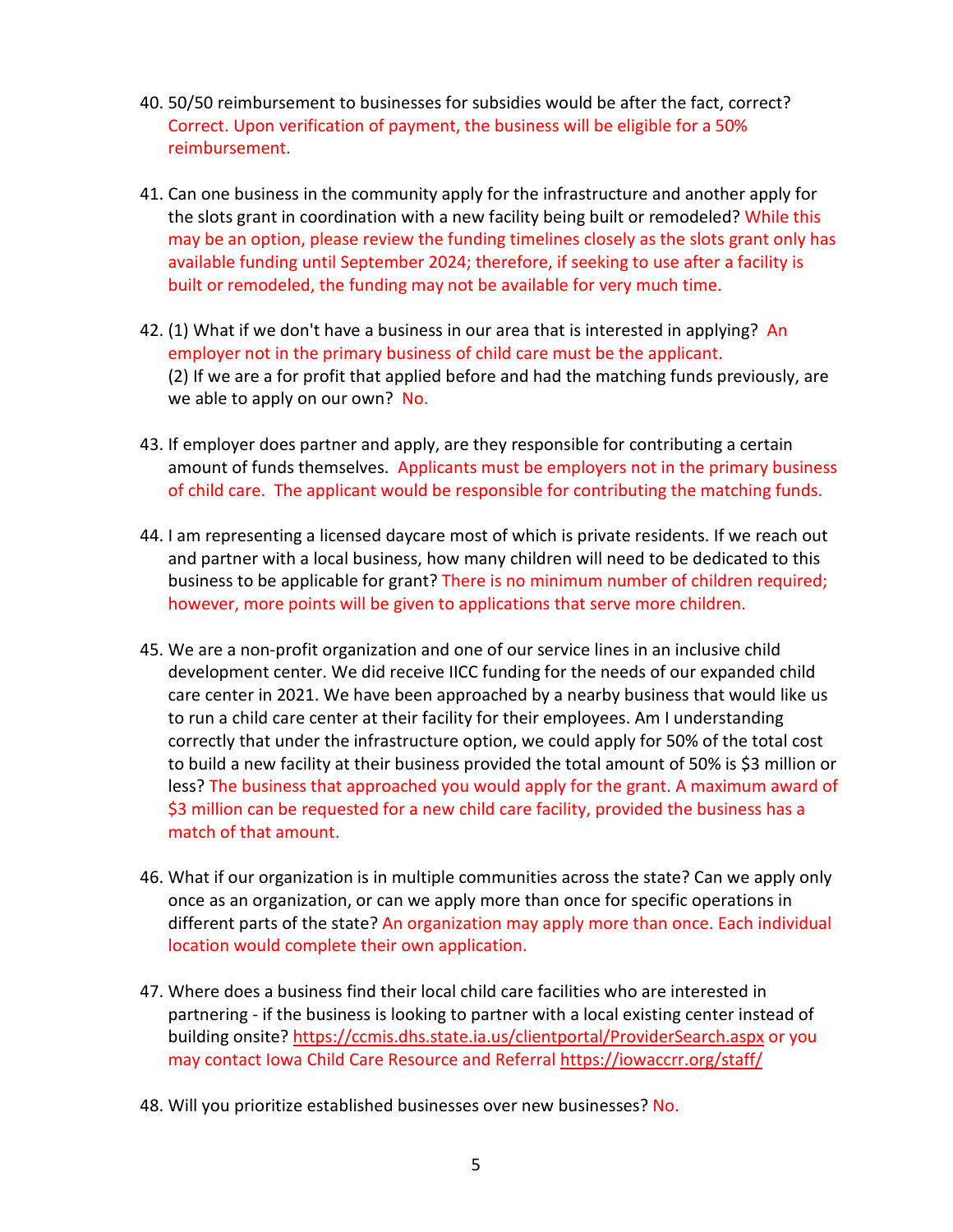- 49. Are nonprofits eligible to apply if they are employers? Yes, as long as they have 75 fulltime employees and meet the other requirements of an eligible employer as defined in the NOFO.
- 50. What is the timeline of events? The school district just gifted our cemetery land for a new facility in April. Could this be applicable? Specific to the awardee matching costs requirement associated with the Infrastructure projects: The funds for this award are provided by the State and Local Fiscal Recovery Fund (SLFRF), part of the American Rescue Plan. SLFRF requires that all costs be incurred during the period beginning March 3, 2021. Therefore, all costs incurred prior to March 3, 2021, are not eligible uses of these funds. Any in-kind donations of land and/or buildings considered to be part of the awardee's match requirement must be valued at the recent county assessor's valuation.
- 51. Are the examples Dawn listed summarized on IAWF website for further review? Yes, they are available on the IWF website. [Link](https://iawf.org/business/)
- 52. Can a business partner with an unregistered provider who is willing to become registered and then utilize those expanded slots for the grant once they are registered? Yes.
- 53. Are adaptive reuse projects (converting former office space to child care space) considered new or renovation subject to \$3M cap or \$1.5M cap under the infrastructure grant? This would be a new project if not an existing child care facility.
- 54. If we have a childcare center, but it is not our primary business, would we be eligible? We purchased this daycare as of  $1/1/22$  to provide better care for our employees in our primary business. Yes, if the application is from the non-child care entity and full disclosure is made in the application. You would also need to meet the other criteria of an eligible employer in the NOFO.
- 55. What are some examples of privately raised matching funds for the 50/50 infrastructure grant match? Below are the examples provided by the Iowa Women's Foundation during the webinar.

## **3 examples of partnerships where employers are supporting child care centers - helping create slots**

### **Ottumwa – JBS**

JBS USA and Swift Prepared Foods (formerly Plumrose USA) are providing \$600,000 in funding for the Ottumwa Family YMCA Day Care renovation/expansion. In return, JBS will receive naming rights for the child care wing and 40 guaranteed discounted child care slots for their employees' children ages 0-5 years old. Used slots will be paid by the employee and unused slots paid for by JBS. In addition, all JBS employees will be offered a \$10/month discount on a YMCA membership. At this time, the terms are set in a four-year agreement and will go into effect upon completion of the expansion/renovation anticipated for December 2021.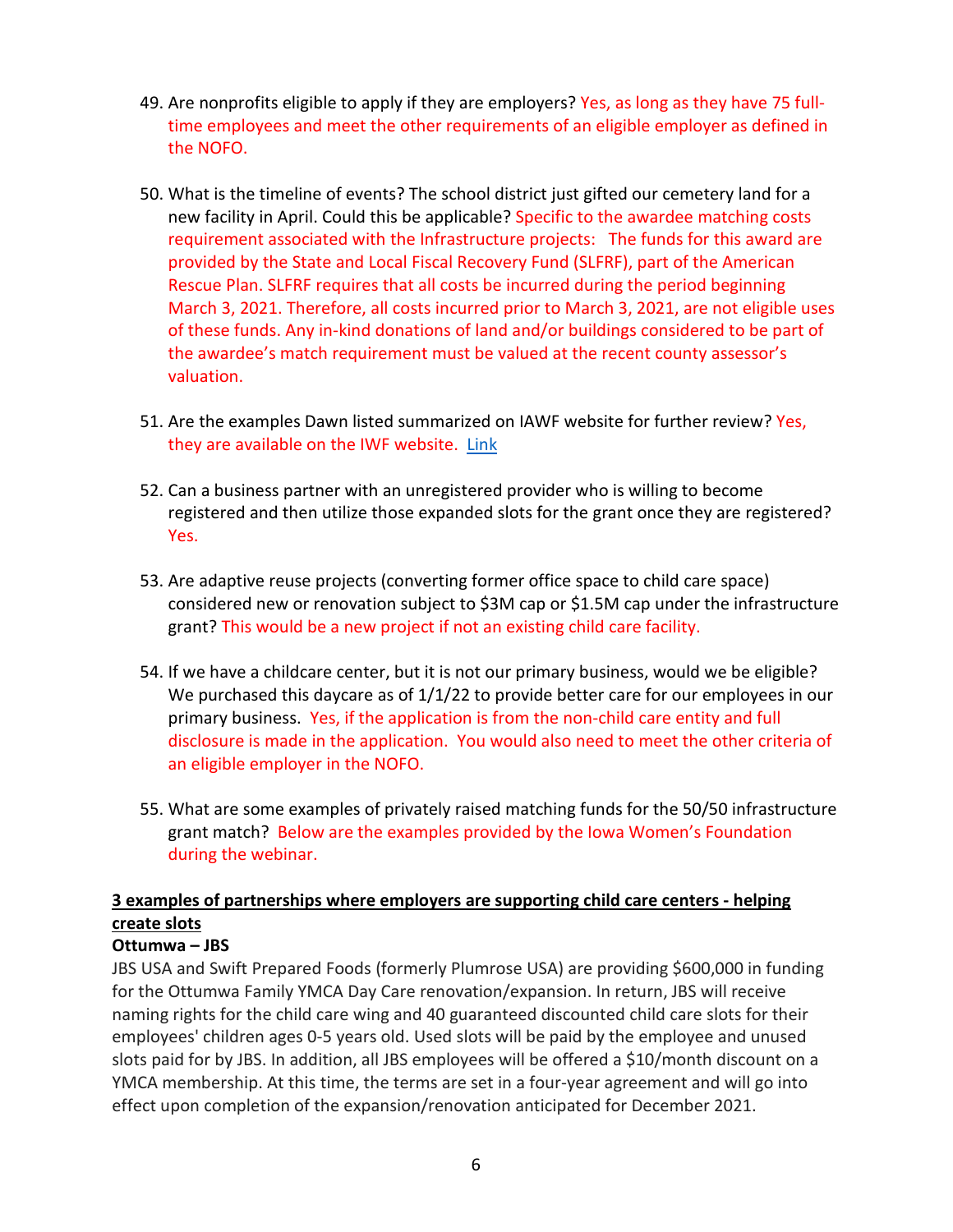### **Black Hawk County**

Cedar Valley Kids - Reaching out to local business with two asks. First is for the construction phase based on the investment they will receive naming rights and a particular number of slots when the center opens. On-going operations – based on their investment annually they get priority on waitlist,

### **Dyersville**

Owner of Scale Models and Diecast is remodeling an apartment building for in-home providers who will provide child care for his employees.

### **Creston**

Greater Regional Health in Creston is paying for the construction of a new center (broke ground on November 3) for the community. The land was gifted by the Creston COMM School District. In addition, the hospital will employ the center director and pay the director's salary and benefits. To honor this commitment the center was named Greater Connections Early Childhood Development Center. Expected completion is June 2023.

### **3 examples of innovative partnerships between employers and centers/homes Clarion**

The hospital is the employer of the education director at the early learning center. The school is sponsoring the educational lead teacher for 4 & 5 year olds at the early learning center.

Two other businesses in town have pledged three to five years annual donations of \$10,000 to help cover operating costs.

### **Hamilton County**

Through research and community conversations, low wages and a lack of benefits are the main barriers to fully staffed child care providers. To address the growing crisis a Public Private Partnership was formed which included local businesses. Each business committed funds over 3-5 years. The funds are being pooled and managed by the Enhance Hamilton County Foundation and administered by Building Families, an Early Childhood Iowa Area Board, to pay quarterly bonuses to child care workers. The goal is to raise the entry level wage from \$8.50 an hour to the equivalent of \$11.00 and to provide comparable increases to more experienced workers with the bonuses maxing out at the equivalent of \$15.00 an hour. The size of the bonus increases based on the number of hours worked by the childcare provider with every provider receiving a quarterly bonus equivalent to approximately \$2.00 an hour.

#### **Vinton**

Local hospital is interested in offering a stipend to help their staff pay for child care. They don't have physical space to have an on-site center so they are looking to partner with a center. Currently the only center in town operates during the day and they are considering helping pay for additional staff so care could be provided for their  $2^{nd}$  and  $3^{rd}$  shift employees.